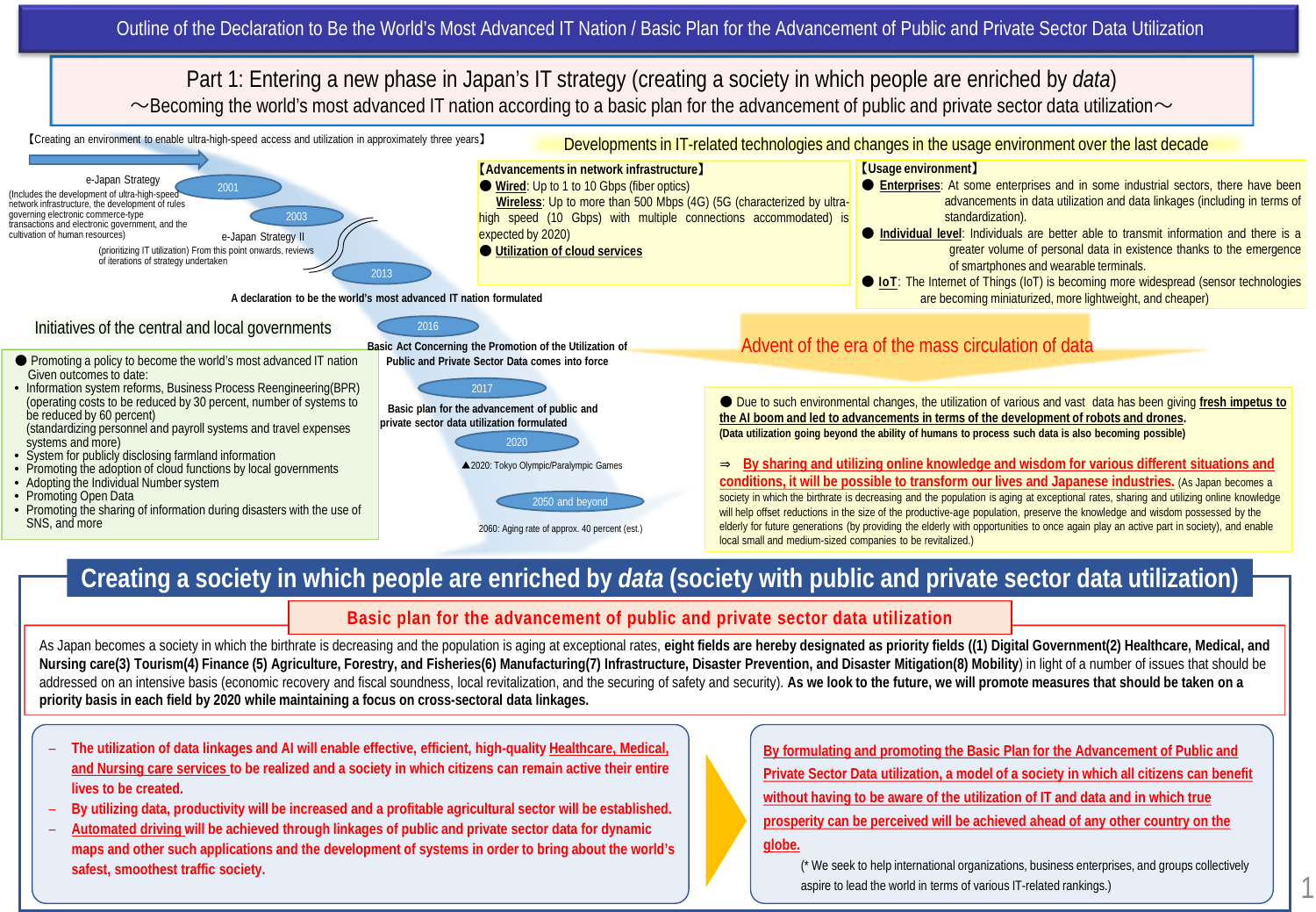Part 2: Basic Plan for the Advancement of Public and Private Sector Data utilization (basic measures under the Basic Act Concerning the Promotion of the Utilization of Public and Private Sector Data)



- Promoting the development and securing of ultra-high-speed broadband for remote islands and other less-favored regions
- Promoting the development of mobile phone areas in less-favored regions
- Developing an environment for ensuring Internet accessibility
- Promoting initiatives based on **the Public-Private ITS Initiative/Roadmap**
- Research and development work on and social testing of multilingual audio translation technology
- Promoting research and development concerning **next-generation artificial intelligence technologies** • Cultivating personnel with expert knowledge and skills concerning data utilization • Systematic cultivation of security and IT personnel
	- Cultivating personnel capable of operating and managing IoT networks
	- Promoting the widespread adoption of programming education
	- Promoting the widespread adoption of sharing-economy services
	- Promoting the widespread adoption of teleworking